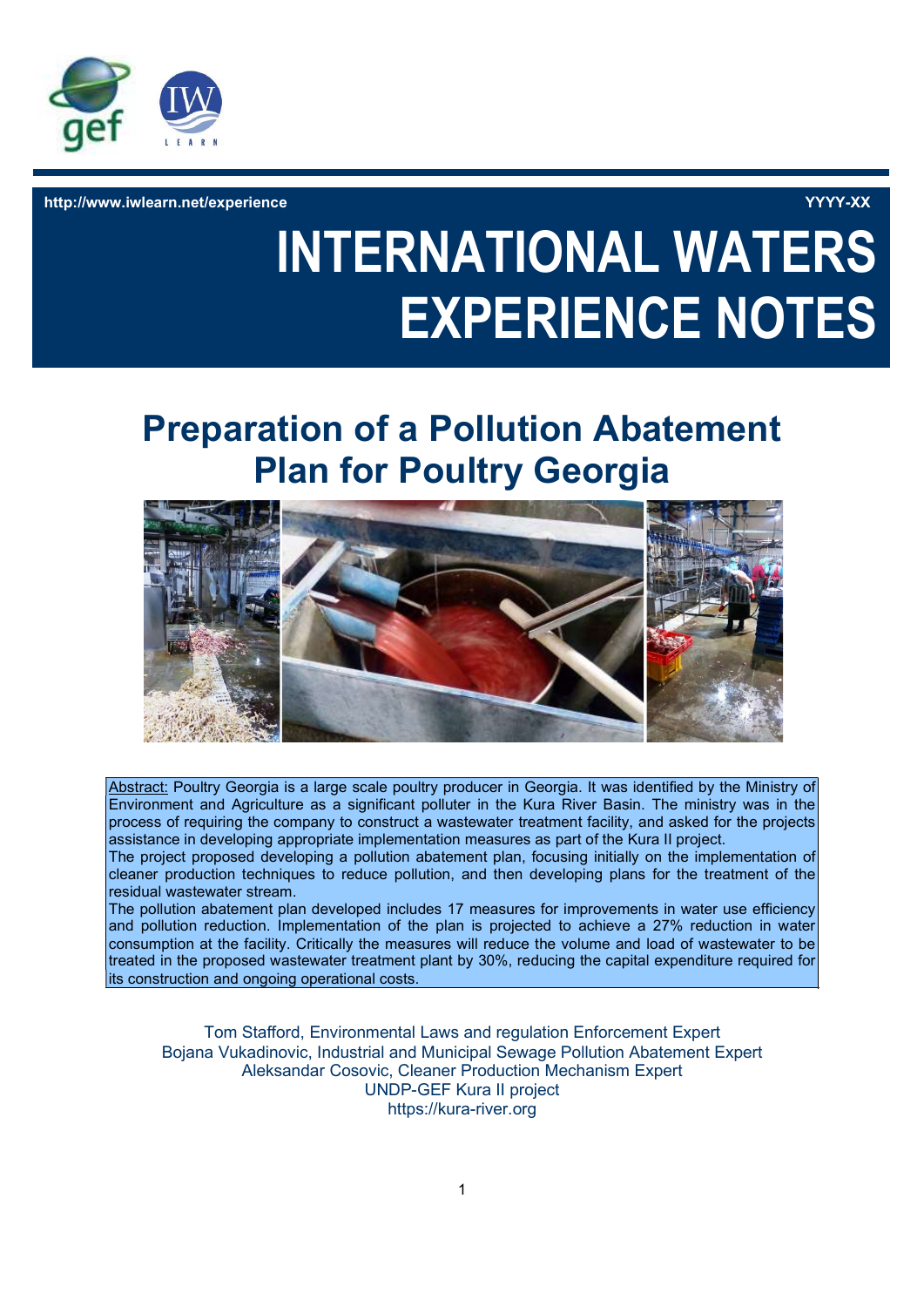## Preparation of a Pollution Abatement Plan for Poultry Georgia

Experience of the GEF - sponsored

### UNDP GEF/IW: Kura II: Advancing IWRM across the Kura river basin through implementation of the transboundary agreed actions and national plans GEF- ID: 5325

#### PROJECT DESCRIPTION

The Kura II Project was developed to address the priority needs in the ministerially endorsed Strategic Action Plan (SAP) through implementation of the SAP and national Integrated Water Resources Management Plans to strengthen and harmonize coordinated conjunctive transboundary ground and surface water management. It comprised five components: Support for institutional governance protocols; professional development and capacity building for water managers across sectors; stress reduction measures in critical areas; stakeholder education and empowerment; and, enhanced science for governance.

This work was undertaken under Output 1.4 of the project the objectives of which were as follows:

Azerbaijan and Georgia have benefited from multiple projects on water quality monitoring in the past 15 years. There is high awareness of challenges at the local national and transboundary level and it is now time to take action towards abating point source pollution, where possible. This output is designed to support the countries to develop pollution abatement plans (PAP) and environmental compliance action plans (CAP) for pollution abatement in line with international best practices, including the EU WFD, and best available technologies. This will include the EU WFD pressure-impact analyses, and risk assessment guidelines, and support the implementation of EU WFD compliant Program of Measures. Compliance will be based on a combination of both positive incentives and punitive measures to improve water conditions in the Kura basin.

#### THE EXPERIENCE

#### Issue

Untreated wastewater emissions from the industrial sector were identified as a key source of pollution of the Kura River. The Ministry of Environment and Agriculture in Georgia had identified Poultry Georgia as a significant polluter to the Kura River Basin.

Poultry Georgia is an agricultural company mainly involved in broiler meat and egg production. The company operates a production site near Tbilisi where several production activities are carried out. Current annual production capacity is 820 t of fresh broiler meat and 80,000,000 eggs. The main activities include: egg production, rearing of chicks for broiler production, rearing of broilers, animal feed production and slaughterhouse.

When the project commenced Poultry Georgia discharged untreated wastewater form its facility to the Kura river Basin, and the Ministry were in the process of taking enforcement action against the company to mandate the instillation of a wastewater treatment facility.

The Ministry were interested in the Pollution Abatement Plan approach proposed by the project and identified Poultry Georgia as a possible candidate for its application. The company agreed to participate in the project and agreed to develop a Pollution Abatement Plan with the assistance of the project.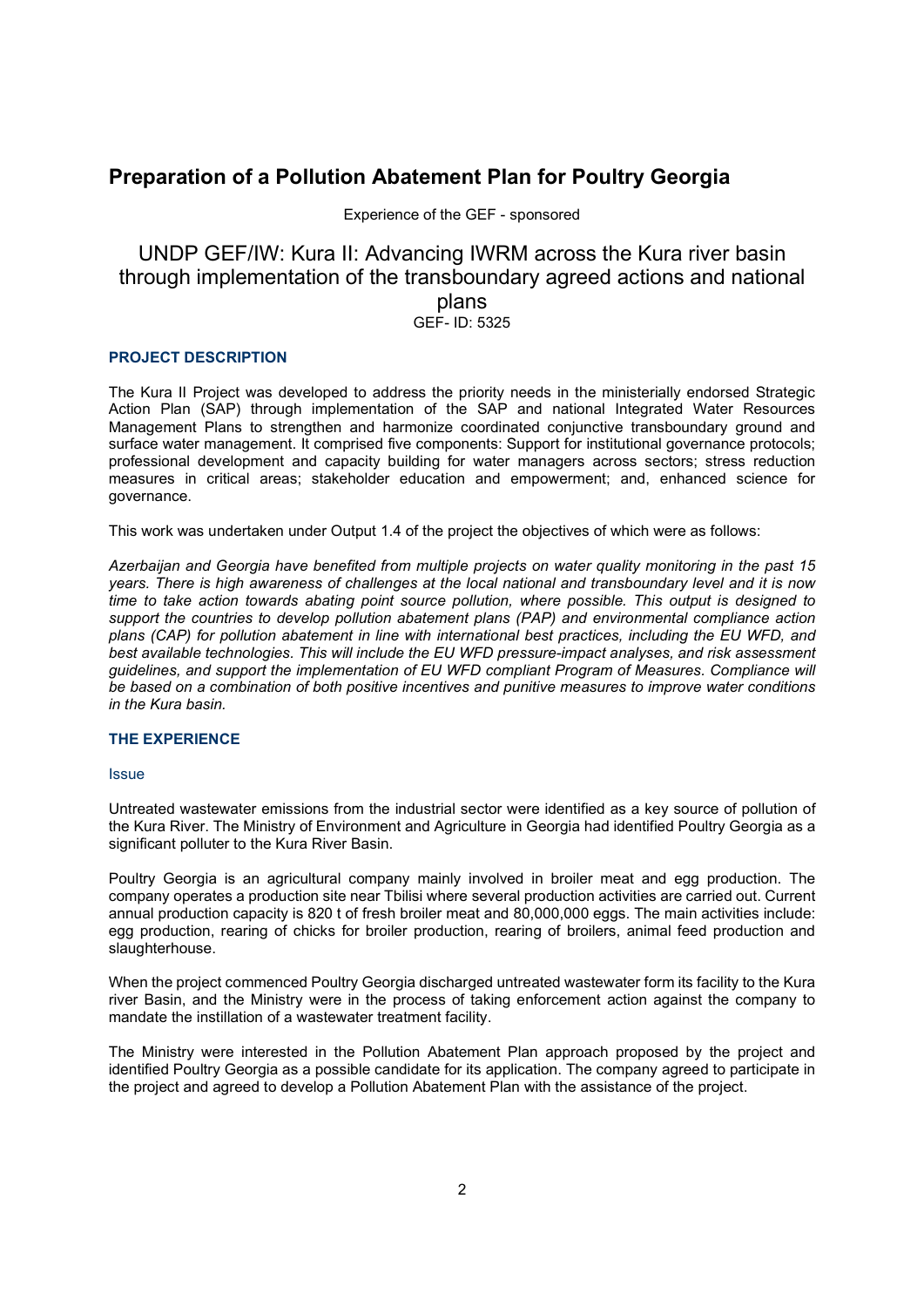#### Addressing the Issue

In order to develop Pollution Abatement Plan for Poultry Georgia a detailed environmental assessment was conducted within UNDP GEF Kura II project during period October 2019 – March 2020. The assessment included a resource efficiency (cleaner production) assessment, an assessment of best available techniques (BAT) and a benchmarking analysis. The entire site was assessed during the audit including all production activities. The development of the pollution abatement plan for the company focused mainly on the slaughterhouse as this is the activity where the largest volume of wastewater and pollution load is generated and is the primary source of wastewater discharged directly to the recipient without treatment.

The resource efficiency assessment was based on UNIDO Cleaner production methodology, and was undertaken by the International Expert during two extensive audits of the facility. These audits also included sampling and analysis of priority process waste streams undertaken by Local Environmental Consultants.

In order to analyze the performance of the slaughterhouse in more detail, a benchmarking study was undertaken. The facility's production related water consumption indicator was compared to average and peak industry values in order to identify possibilities for improvements and quantify potential for reduction of water consumption. The facility's key metrics including production and consumption data were also analyzed.

A best available techniques (BAT) assessment was undertaken to identify areas within the production process on site can where improvements could be made. The BAT Reference documents on best available techniques produced by the European Commission were used as a reference source and only BATs related to water (consumption, wastewater generation and quality) and applicable to the size of installations in Georgia were considered. A BAT assessment matrix developed for Kura II project was used for the detailed audit of the slaughterhouse.

On foot of the audits and analyses undertaken, a pre-feasibility study was developed which detailed technical efficiency measures, aimed at reducing water consumption, pollution prevention and pollution abatement. As one of the key environmental issue is high organic load in the wastewater, a preliminary design of a wastewater treatment plant (WWTP) was developed to address this issue.

Potential financial benefits associated with the implementation of the proposed improvement measures were estimated taking into account all costs associated with extraction, use and discharge of water. Further economic assessment included cost-benefit analysis to identify the main drivers for the PAP economic viability and to determine the approach that minimizes implementation cost.

In order to select the most effective sequence for the implementation of proposed measures, a comparative ranking analysis was used to prioritize opportunities for implementation. The highest priority was given to measures that reduce water consumption and have low cost. Based on the results obtained from an analysis of the specific requirements for the measures established through pre-feasibility study and results of the cost-benefit analysis, a final implementation sequence and timeline for the PAP were developed.

The proposed pollution abatement plan was developed leading to the design and construction of WWTP, as the final and the most expensive step in pollution abatement. All preventive measures which result in pollution reduction and reduction of effluent volume were given priority, in particular low cost measures. Emphasis was also placed on the need for dedicated measures for the monitoring and measurements of water consumption within in the facility. This is a proven strategy to reduce water consumption and in turn the volume of wastewater generated.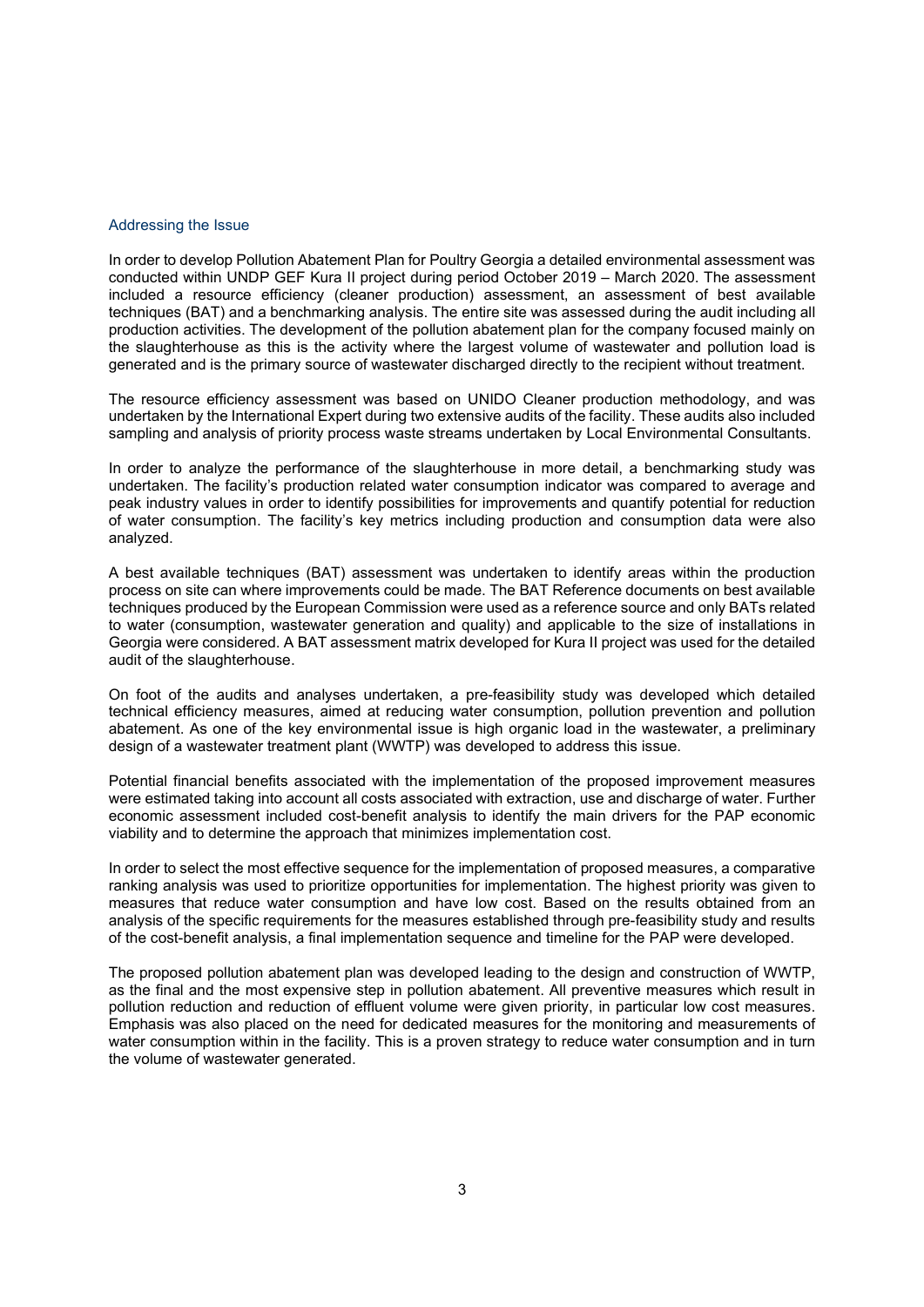#### RESULTS AND LEARNING

#### Summary of work and outputs

The proposed PAP for Poultry Georgia is devised as a detailed step-by-step guideline for the company to reduce water pollution. The PAP developed and the approach undertaken in its development can and should be used as a template and an example of good environmental practice for the food sector.

In general, the sector can benefit from implementation of resource efficiency measures and best available techniques. The lack of a proper wastewater treatment, poor monitoring of water consumption and accurate measurement of water flow and pollution load are some of the key problems in the sector. Based on the estimates from the PAP, implementation of resource efficiency measures can reduce the overall water consumption in a slaughterhouse and reduce volume of wastewater that requires treatment by 20-30%. Similarly, a significant reduction of pollution load can be expected from implementation of pollution prevention measures, for example, the collection of blood and its separate disposal, which can reduce the organic load in the wastewater by 50% (up to 40% lower BOD and 60% COD). In adopting this approach, it is recommended that the design and construction of a WWTP is undertaken in a multi-staged approach where possible, to allow sufficient time for optimization of water consumption/wastewater generation in the plant.

The cost-benefit analysis has shown that implementation cost is the main driver for the PAP economic viability and that implementation of the PAP is justified on economic grounds only if implementation costs are minimized. Therefore, when developing the pollution abatement plans, all measures aimed at reduction in water consumption and wastewater generation should be frontloaded as far as is practicable in advance of the final and the most expensive step, the construction of the wastewater treatment plant. A staged approach that minimizes implementation cost and gives priority to the implementation of preventative measures, while improving the available data on wastewater flow and load to provide for proper sizing of the WWTP, should be adopted. The implementation timeframe will need to be agreed with the regulator, however according to the project findings an implementation period of approximately two years, divided into three phases, may be sufficient.

#### REPLICATION

The critical criteria for the replication of this approach is the buy in and support of the Environmental Regulator and of the Company for which the Pollution Abatement Plan is being developed. As the plan will generally be developed outside of existing legislative frameworks both participants must be prepared to move forward with the initiative in a spirit of cooperation.

It must be recognized that this approach is a learning experience for both sides aimed at developing and an economically viable and environmentally effective plan which will benefit both parties.

It is important also that the company have access to experts on cleaner production that can assist with developing the pollution abatement plan. A sampling and monitoring capability is required for quantification of pollution loads both in process and for final discharges. In addition, the availability of local experts that can provide information on market costings are critical for completion of the economic analysis.

#### **SIGNIFICANCE**

The development and use of a Pollution Abatement Plan represents a sustainable tool set that can be effectively applied in the regulation of industry. Its focus on the reduction of pollution at source and the application of clean production techniques aims to move the industrial base to a more resource and cost efficient model, in line with our overall sustainability goals.